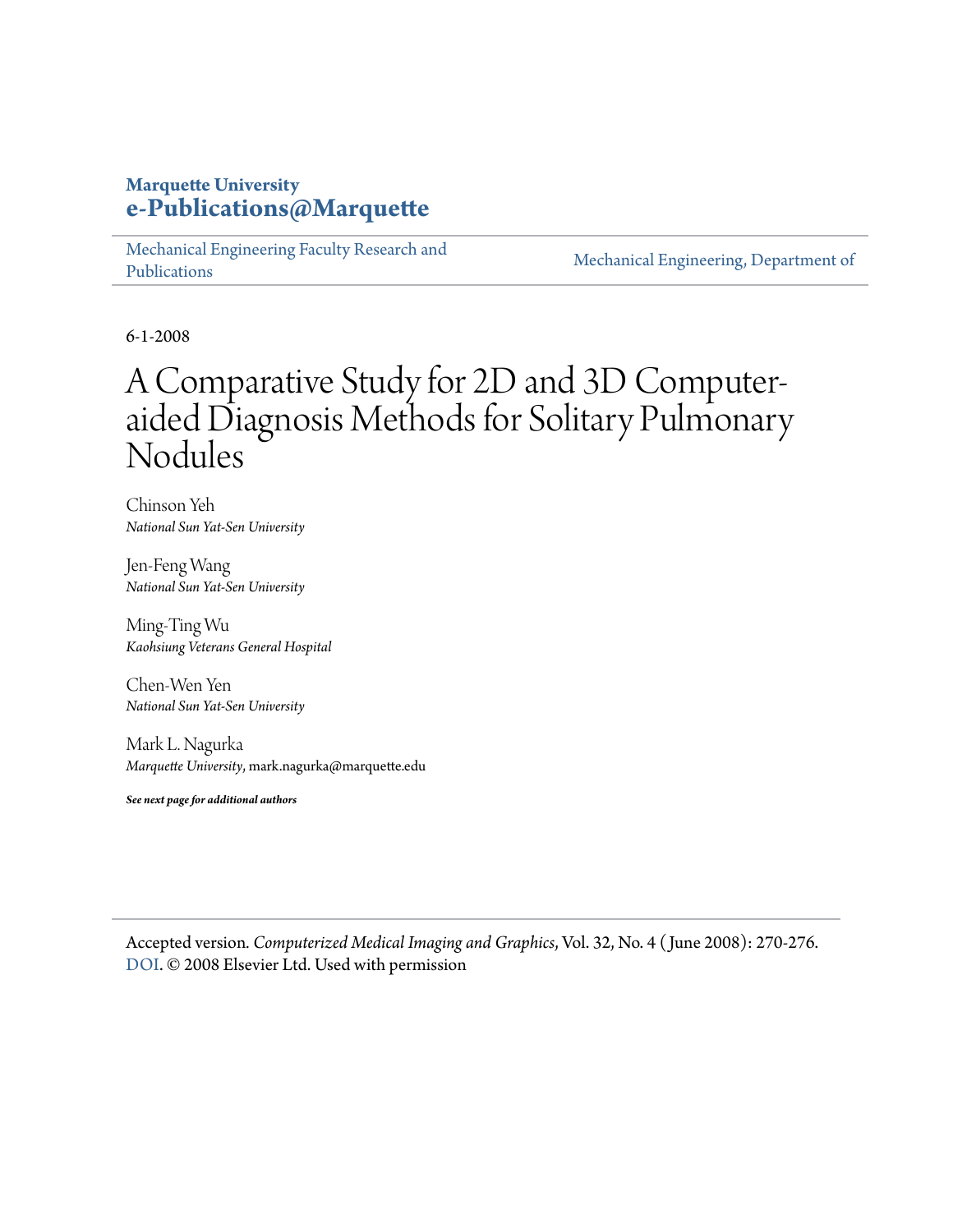#### **Authors**

Chinson Yeh, Jen-Feng Wang, Ming-Ting Wu, Chen-Wen Yen, Mark L. Nagurka, and Chen-Liang Lin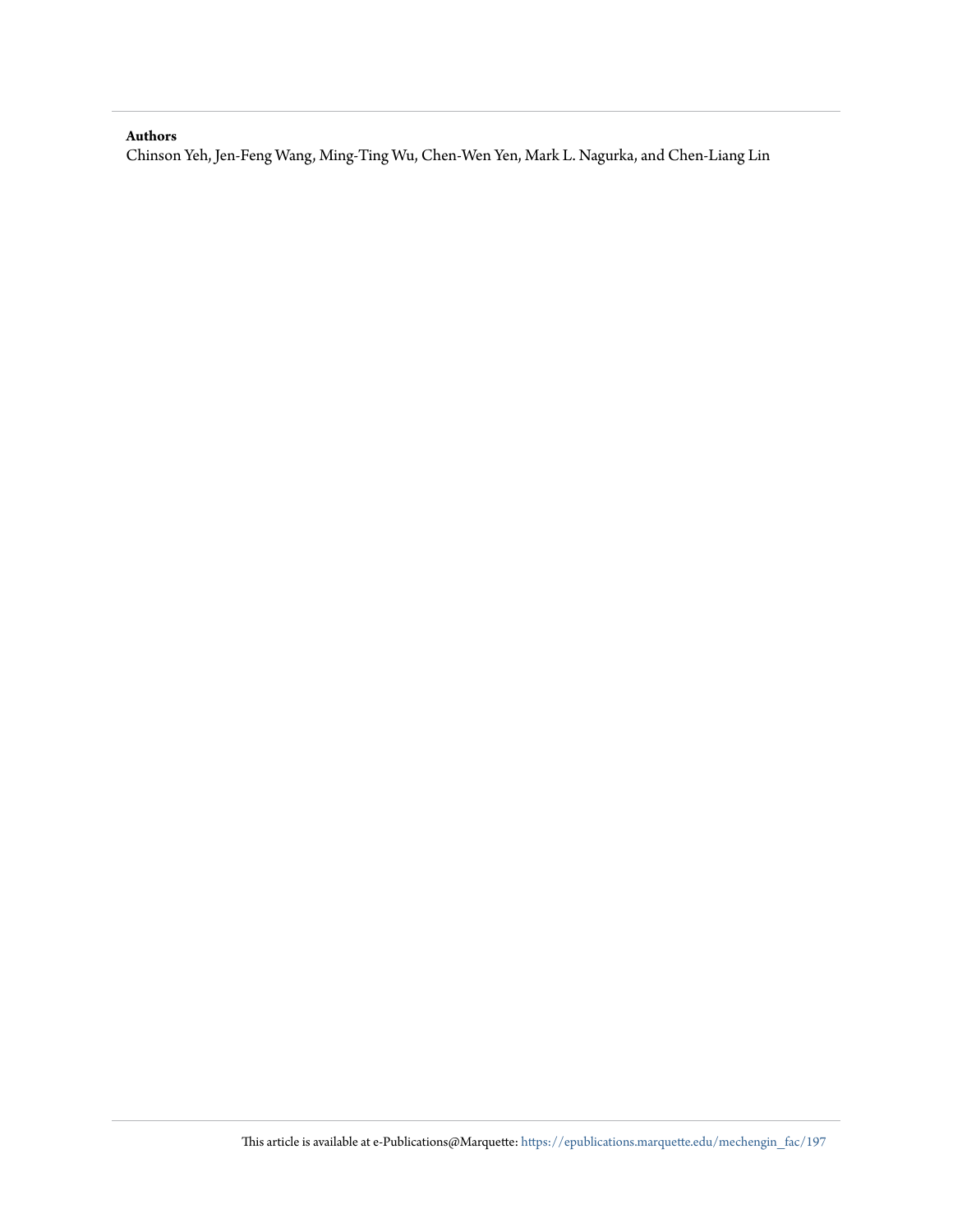## **Marquette University**

## **e-Publications@Marquette**

## *Mechanical Engineering Faculty Research and Publications/College of Engineering*

*This paper is NOT THE PUBLISHED VERSION;* **but the author's final, peer-reviewed manuscript.** The published version may be accessed by following the link in the citation below.

*Computerized Medical Imaging and Graphics*, Vol. 32, No. 4 (June 2008): 270-276. DOI. This article is © Elevier and permission has been granted for this version to appear in [e-Publications@Marquette.](http://epublications.marquette.edu/) Elsevier does not grant permission for this article to be further copied/distributed or hosted elsewhere without the express permission from Elsevier.

# A comparative study for 2D and 3D computeraided diagnosis methods for solitary pulmonary nodules

#### Chinson Yeh

Department of Mechanical and Electromechanical Engineering, National Sun-Yat Sen University, Kaohsiung, Taiwan ROC

#### Jen-Feng Wang

Department of Mechanical and Electromechanical Engineering, National Sun-Yat Sen University, Kaohsiung, Taiwan ROC

Ming-Ting Wu Department of Radiology, Kaohsiung Veterans General Hospital, Kaohsiung, Taiwan ROC Faculty of Medicine, School of Medicine, National Yang Ming University, Taipei, Taiwan ROC

Chen-Wen Yen Department of Mechanical and Electromechanical Engineering, National Sun-Yat Sen University, Kaohsiung, Taiwan ROC

Mark L. Nagurka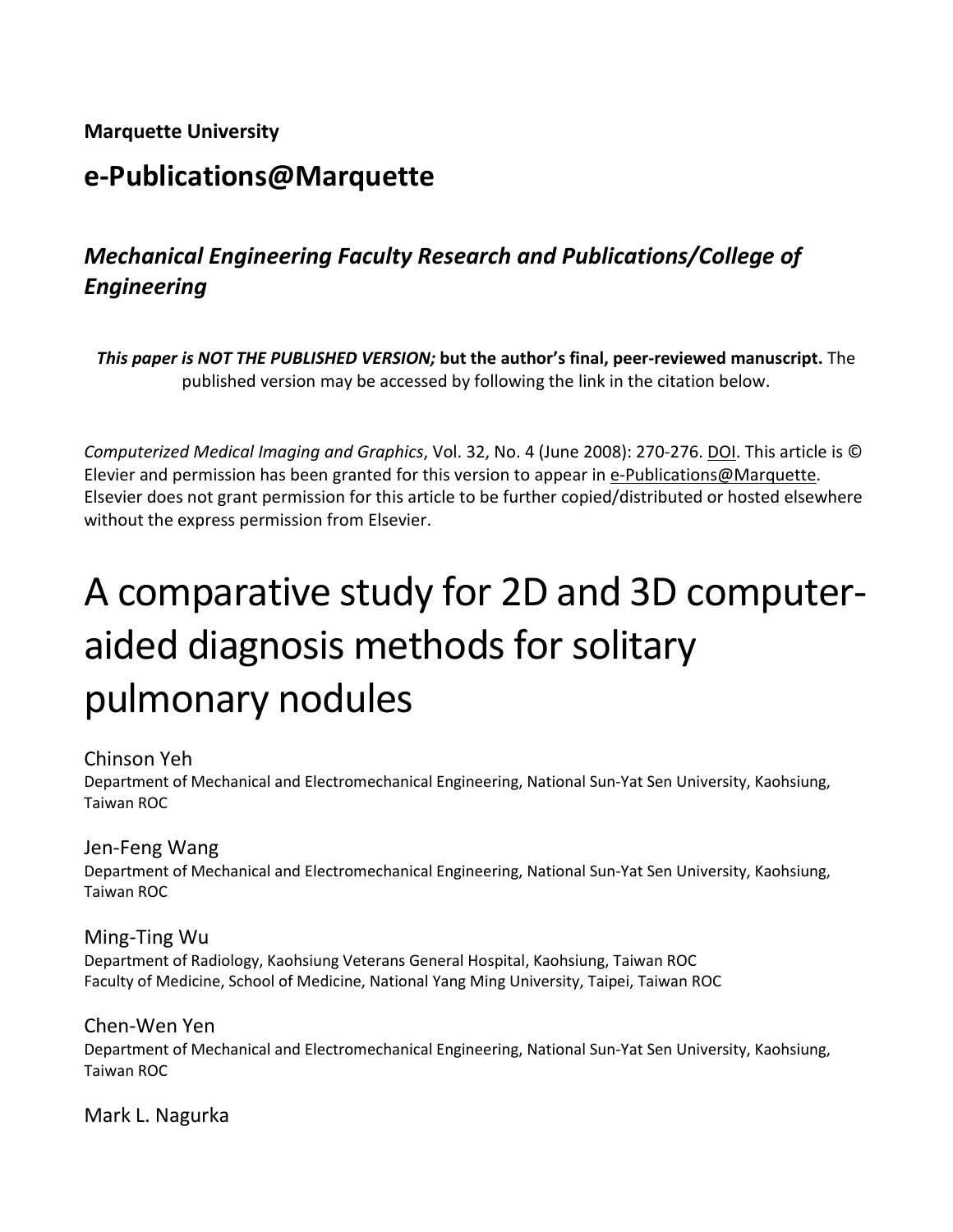Department of Mechanical and Biomedical Engineering, Marquette University, Milwaukee, WI, USA

#### Chen-Liang Lin

Department of Mechanical and Electromechanical Engineering, National Sun-Yat Sen University, Kaohsiung, Taiwan ROC

## Abstract

Many computer-aided diagnosis (CAD) methods, including 2D and 3D approaches, have been proposed for solitary pulmonary nodules (SPNs). However, the detection and diagnosis of SPNs remain challenging in many clinical circumstances. One goal of this work is to investigate the relative diagnostic accuracy of 2D and 3D methods. An additional goal is to develop a two-stage approach that combines the simplicity of 2D and the accuracy of 3D methods. The experimental results show statistically significant differences between the diagnostic accuracy of 2D and 3D methods. The results also show that with a very minor drop in diagnostic performance the two-stage approach can significantly reduce the number of nodules needed to be processed by the 3D method, streamlining the computational demand.

## Keywords

Computer-aided diagnosis, Contrast enhancement, Lung cancer, Solitary pulmonary nodule, Lung nodule, Likelihood of malignancy, Computed tomography

## 1. Introduction

Lung cancer is the leading cause of cancer death in many regions of the world [\[1\].](https://www.sciencedirect.com/science/article/pii/S0895611108000049?via%3Dihub#bib1) Detecting and diagnosing solitary pulmonary nodules (SPNs), the most common manifestation of lung cancer, are critical since early identification of malignant nodules is crucial to the chance for successful treatment [\[2\].](https://www.sciencedirect.com/science/article/pii/S0895611108000049?via%3Dihub#bib2) Currently, computed tomography (CT), in particular spiral CT with contrast enhancement, is the imaging modality of choice for SPNs [\[3\].](https://www.sciencedirect.com/science/article/pii/S0895611108000049?via%3Dihub#bib3) Previous studies have shown that making an accurate diagnosis based on CT data alone is often a very difficult tas[k \[4\],](https://www.sciencedirect.com/science/article/pii/S0895611108000049?via%3Dihub#bib4) [\[5\].](https://www.sciencedirect.com/science/article/pii/S0895611108000049?via%3Dihub#bib5) As a result, many computer-aided diagnosis (CAD) methods have been proposed for SPNs [\[6\],](https://www.sciencedirect.com/science/article/pii/S0895611108000049?via%3Dihub#bib6) [\[7\].](https://www.sciencedirect.com/science/article/pii/S0895611108000049?via%3Dihub#bib7) Based on the dimension of measurements, these CAD methods can be divided into two categories: 2D and 3D methods.

In a 2D CAD method, features that are used to differentiate benign and malignant nodules are generated from a representative (typically the largest) slice of the nodule  $[4]$ ,  $[8]$ ,  $[9]$ ,  $[10]$ ,  $[11]$ . This eliminates the requirement of processing the entire 3D nodule volume and significantly reduces the operational complexity and computational cost that have hindered the application of 3D methods. Another factor that has hampered the development of 3D CAD methods is a limitation of early CT hardware. With single detector row, early CT scanners often generate highly anisotropic image data. For these images, the resolution in the axial dimension was typically 10–20 times the size of the in-plane resolution, making accurate 3D nodule modeling very difficult.

With the introduction of multidetector row CT (MDCT), which significantly improves the resolution and acquisition time, scanning the thorax with approximately isotropic 3D resolution without significant breathing artifacts is now possible [\[12\].](https://www.sciencedirect.com/science/article/pii/S0895611108000049?via%3Dihub#bib12) Therefore, by employing features that characterize the entire nodule, 3D CAD methods have also been propose[d \[13\],](https://www.sciencedirect.com/science/article/pii/S0895611108000049?via%3Dihub#bib13) [\[14\],](https://www.sciencedirect.com/science/article/pii/S0895611108000049?via%3Dihub#bib14) [\[15\],](https://www.sciencedirect.com/science/article/pii/S0895611108000049?via%3Dihub#bib15) [\[16\],](https://www.sciencedirect.com/science/article/pii/S0895611108000049?via%3Dihub#bib16) [\[17\],](https://www.sciencedirect.com/science/article/pii/S0895611108000049?via%3Dihub#bib17) [\[18\],](https://www.sciencedirect.com/science/article/pii/S0895611108000049?via%3Dihub#bib18) [\[19\].](https://www.sciencedirect.com/science/article/pii/S0895611108000049?via%3Dihub#bib19) The addition of the extra dimension dramatically increases the operational complexity and computational cost. This is particularly true for nodule segmentation, considered to be one of the most difficult tasks in analyzing SPN images [\[20\],](https://www.sciencedirect.com/science/article/pii/S0895611108000049?via%3Dihub#bib20) [\[21\],](https://www.sciencedirect.com/science/article/pii/S0895611108000049?via%3Dihub#bib21) [\[22\],](https://www.sciencedirect.com/science/article/pii/S0895611108000049?via%3Dihub#bib22) [\[23\].](https://www.sciencedirect.com/science/article/pii/S0895611108000049?via%3Dihub#bib23) The major challenge for 3D segmentation is that nodules are frequently attached to other structures, such as the local pulmonary vasculature and the pleural surface adjoining the thoracic wall. A fully automatic segmentation method that can separate a nodule from such structures is not available. As a result, laborious, slice-by-slice, manual or semi-automatic segmentation operations are often required.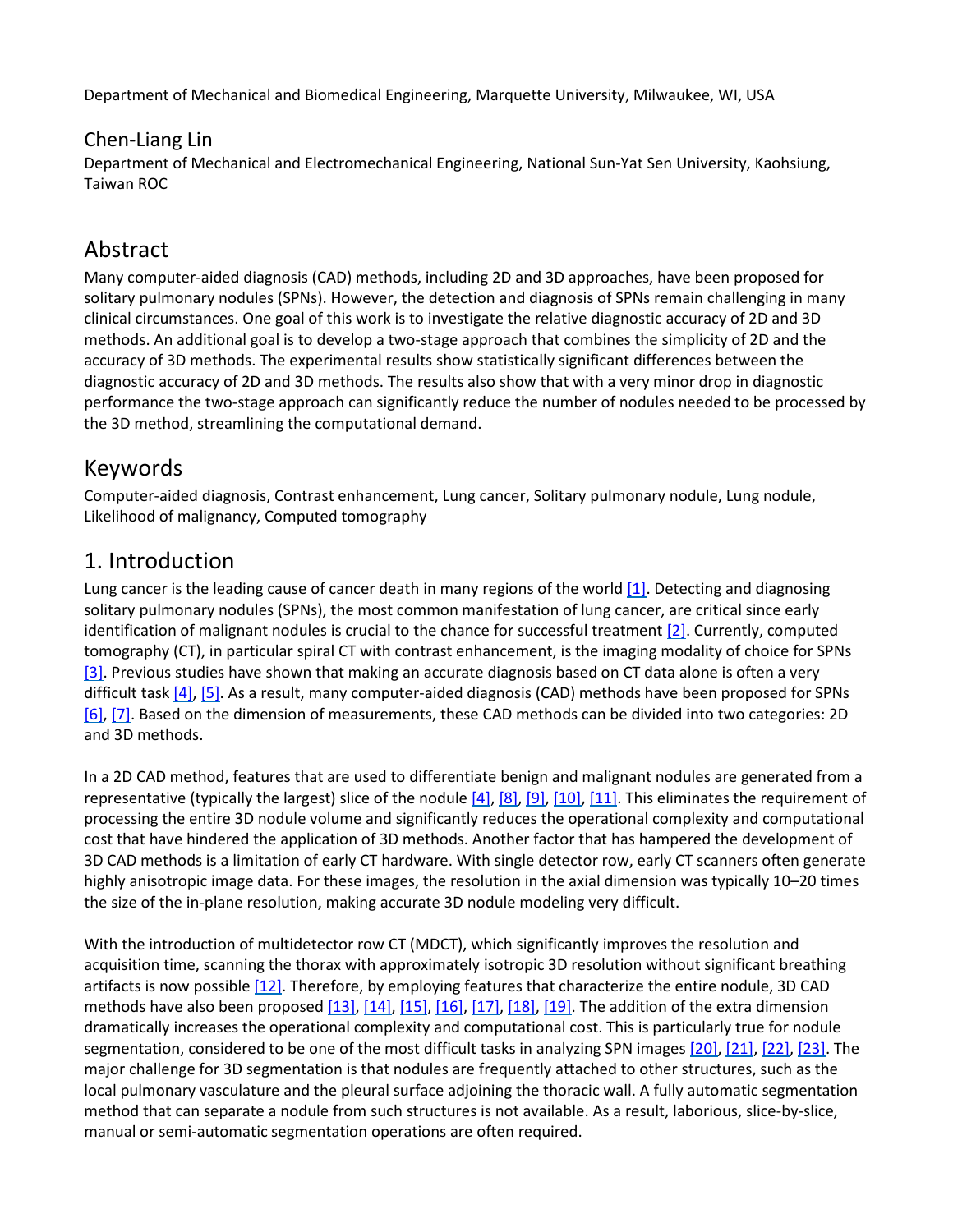These additional costs required by the 3D CAD methods maybe worthwhile if the 3D method can provide better diagnostic performance than the 2D method. To the best of our knowledge, this idea has never been studied systematically. Therefore, a first goal of this work is to compare the diagnostic performance of 2D and 3D CAD methods. Considering the operational complexity and the computational cost of the 3D method, a second goal is to develop a criterion to determine which nodules can be diagnosed reliably by the 2D method to minimize the requirement for processing using a 3D method.

## 2. Methodologies

The computer-aided system used this work is adapted from the work of Yeh et al. [\[19\].](https://www.sciencedirect.com/science/article/pii/S0895611108000049?via%3Dihub#bib19) In particular, after using a segmentation method to acquire the 3D nodule volume, features that are used to discriminate the benign and malignant nodules are generated. The procedure is described in Sections [2.2 Morphometric CT features,](https://www.sciencedirect.com/science/article/pii/S0895611108000049?via%3Dihub#sec2) [2.3](https://www.sciencedirect.com/science/article/pii/S0895611108000049?via%3Dihub#sec3)  [Perfusion CT features.](https://www.sciencedirect.com/science/article/pii/S0895611108000049?via%3Dihub#sec3) The following Sectio[n 2.1](https://www.sciencedirect.com/science/article/pii/S0895611108000049?via%3Dihub#sec1) first introduces the basic methodologies behind these features.

## 2.1. Perfusion CT and morphometric CT methods

CAD systems for SPNs can be divided into two categories, perfusion CT and morphometric CT methods, based on the nature of features. The diagnostic decisions made by the morphometric CT methods are based on the morphological features, such as shape, size, texture, growth rate and degree of calcificatio[n \[4\],](https://www.sciencedirect.com/science/article/pii/S0895611108000049?via%3Dihub#bib4) [\[11\],](https://www.sciencedirect.com/science/article/pii/S0895611108000049?via%3Dihub#bib11) [\[13\],](https://www.sciencedirect.com/science/article/pii/S0895611108000049?via%3Dihub#bib13) [\[15\],](https://www.sciencedirect.com/science/article/pii/S0895611108000049?via%3Dihub#bib15) [\[24\].](https://www.sciencedirect.com/science/article/pii/S0895611108000049?via%3Dihub#bib24)

Perfusion CT methods are motivated by the observation that the growth and spread of cancers depend on their ability to induce formation of nearby blood vessels, called angiogenesis [\[25\].](https://www.sciencedirect.com/science/article/pii/S0895611108000049?via%3Dihub#bib25) The development of induced new vessels leads to physiological changes, especially increased perfusion, blood volume and capillary permeability [\[26\].](https://www.sciencedirect.com/science/article/pii/S0895611108000049?via%3Dihub#bib26) Therefore, the focus of the perfusion CT study is to assess how the CT attenuation value of the nodule changes with time after the injection of a contrast medium. The dynamic behavior can be uncovered by determining attenuation within nodules at several time points after injection of the contrast medium [\[27\].](https://www.sciencedirect.com/science/article/pii/S0895611108000049?via%3Dihub#bib27) In comparing the baseline scan with the post-contrast scans, it has been found that benign nodules tend to be enhanced substantially less than the malignant nodules [\[9\],](https://www.sciencedirect.com/science/article/pii/S0895611108000049?via%3Dihub#bib9) [\[10\],](https://www.sciencedirect.com/science/article/pii/S0895611108000049?via%3Dihub#bib10) [\[28\].](https://www.sciencedirect.com/science/article/pii/S0895611108000049?via%3Dihub#bib28) Several CAD methods exploit this enhancement property [\[9\],](https://www.sciencedirect.com/science/article/pii/S0895611108000049?via%3Dihub#bib9) [\[10\],](https://www.sciencedirect.com/science/article/pii/S0895611108000049?via%3Dihub#bib10) [\[16\],](https://www.sciencedirect.com/science/article/pii/S0895611108000049?via%3Dihub#bib16) [\[28\],](https://www.sciencedirect.com/science/article/pii/S0895611108000049?via%3Dihub#bib28) [\[29\],](https://www.sciencedirect.com/science/article/pii/S0895611108000049?via%3Dihub#bib29) [\[30\].](https://www.sciencedirect.com/science/article/pii/S0895611108000049?via%3Dihub#bib30)

A direct extension of the morphometric CT and perfusion CT based CAD methods is to build a system that employs features of both methods. This design idea has proved to be effectiv[e \[16\],](https://www.sciencedirect.com/science/article/pii/S0895611108000049?via%3Dihub#bib16) [\[17\],](https://www.sciencedirect.com/science/article/pii/S0895611108000049?via%3Dihub#bib17) and thus the CAD system adopted in this work employs both morphometric and perfusion CT features. The morphometric features used in this study are described in the following subsections.

### 2.2. Morphometric CT features

One of the drawbacks of some of the previously proposed morphometric CT methods is their dependence on human judgments, such as classifying nodules into one of several predefined shapes [\[31\].](https://www.sciencedirect.com/science/article/pii/S0895611108000049?via%3Dihub#bib31) To eliminate the dependence on such subjective decisions, this work uses the 3D moment shape descriptors proposed by Sadjadi and Hall [\[32\]](https://www.sciencedirect.com/science/article/pii/S0895611108000049?via%3Dihub#bib32) to characterize the morphology of the nodules. This set of 3D moment shape descriptors has several advantages. First, the descriptors can be computed objectively and automatically from the image data. Second, they can be applied to 3D objects without constraints on the object's 3D topolog[y \[33\].](https://www.sciencedirect.com/science/article/pii/S0895611108000049?via%3Dihub#bib33) Third, the 3D moments are invariant to translational shifts, changes of scale and rotations of the image.

To compute 3D moment invariants, the nodule is first represented by the binary image function:

$$
O(x, y, z) = \begin{cases} 1 & (x, y, z) \in R \\ 0 & (x, y, z) \notin R \end{cases}
$$
 (1)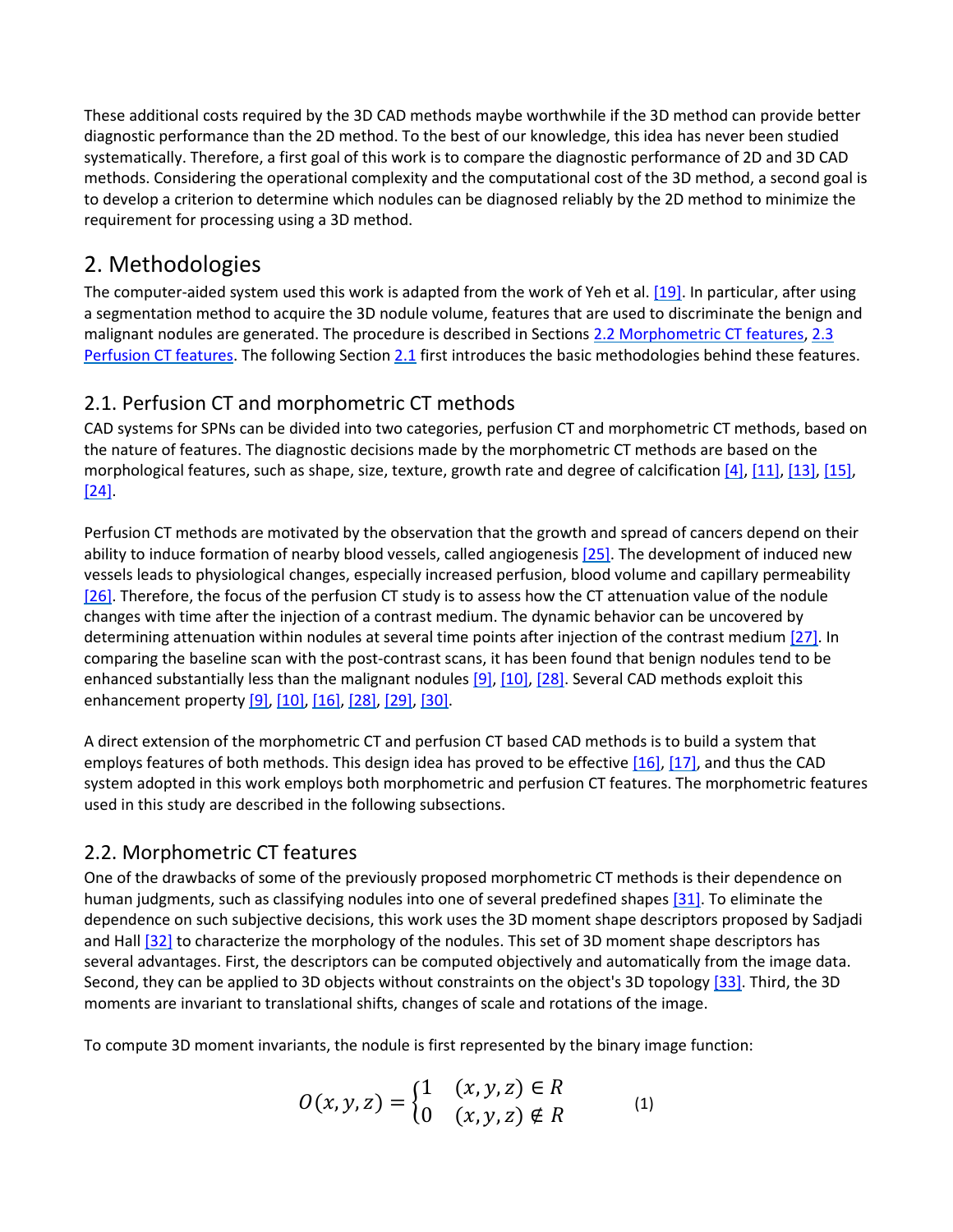where *R* represents the selected nodule region. For a given set of integers  $p$ ,  $q$  and  $r$ , with  $n = 1 + (p + q + r) / 3$ , the *n*th order 3D moment *μpqr* can be computed from

$$
\mu_{pqr} = \sum_{x=1}^{l_X} \sum_{y=1}^{l_Y} \sum_{z=1}^{l_Z} O(x, y, z)(x - x_0)^p (y - y_0)^q (z - z_0)^r \tag{2}
$$

where  $(x_0, y_0, z_0)$  is the centroid of the nodule and  $I_x$ ,  $I_y$ ,  $I_z$  denote the three dimensional image size for the selected nodule region. The corresponding normalized 3D central moments are given by

$$
\eta_{pqr} = \frac{\mu_{qpr}}{(\mu_{000})^n} \qquad (3)
$$

With the normalized 3D central moments, the second order moment invariants derived by Sadjadi are written as

$$
M_{21} = \eta_{200} + \eta_{020} + \eta_{002} \qquad (4)
$$
  
\n
$$
M_{22} = \eta_{200}\eta_{020} + \eta_{200}\eta_{002} + \eta_{020}\eta_{002} - \eta_{110}^2 - \eta_{101}^2 - \eta_{011}^2 \qquad (5)
$$
  
\n
$$
M_{23} = \eta_{200}\eta_{020}\eta_{002} + 2\eta_{110}\eta_{101}\eta_{011} - \eta_{002}\eta_{110}^2 - \eta_{020}\eta_{101}^2 - \eta_{200}\eta_{011}^2 \qquad (6)
$$

To expand the set of 3D moment shape descriptors, higher order 3D moment invariants, including third to sixth order moments, have also been developed [\[34\].](https://www.sciencedirect.com/science/article/pii/S0895611108000049?via%3Dihub#bib34) However, since higher order moments are more sensitive to noise than lower order moments, this work relies on the three second order 3D moment shape descriptors proposed by Sadjadi and Hall [\[32\].](https://www.sciencedirect.com/science/article/pii/S0895611108000049?via%3Dihub#bib32)

#### 2.3. Perfusion CT features

In applying the perfusion CT methods, the time period after the injection of the contrast material was divided roughly into two phases [\[26\]:](https://www.sciencedirect.com/science/article/pii/S0895611108000049?via%3Dihub#bib26) the first pass phase and the delay imagining phase. During the first pass phase, the contrast material is predominantly intravascular. CT scans are typically performed at 20, 40 and 60 s after the injection of the contrast material and used to estimate perfusion and blood volume. During the delay imaging phase, the rate of contrast material passing between vascular and extravascular spaces is bi-directionally balanced. An important property of this phase is that tumors are often characterized by significant return of the contrast material into the intravascular space during the first 2 min after the injectio[n \[27\].](https://www.sciencedirect.com/science/article/pii/S0895611108000049?via%3Dihub#bib27) To identify this property, CT scans are taken at 90, 120 and 180 s after the injection. A sequence of post-contrast nodule images is shown in  $Fig. 1$  to demonstrate this process.



**Fig. 1.** Serial images with dynamic enhancement curve for a malignant nodule.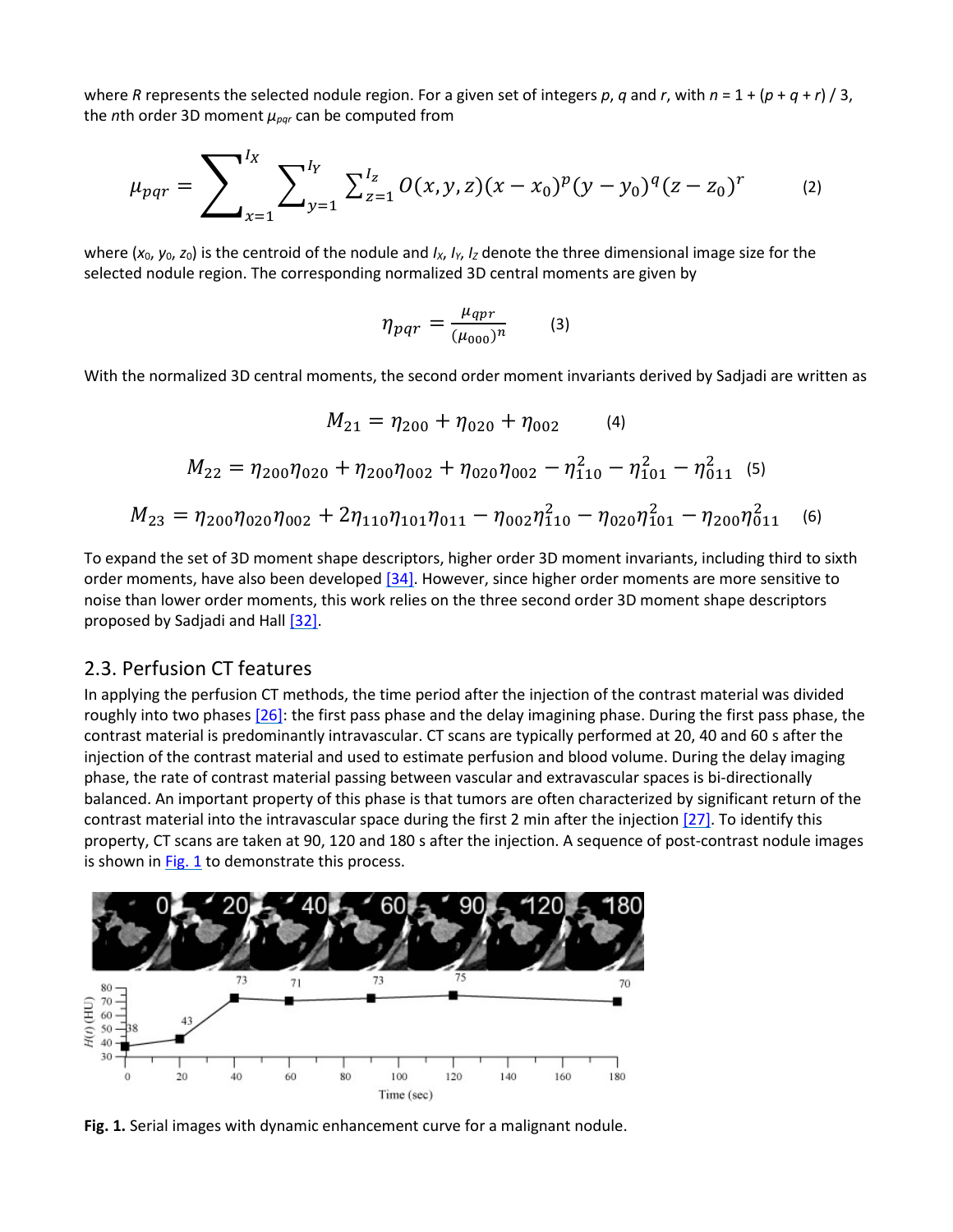In applying the perfusion CT methods, the time enhancement value TE(*t*) is defined as

$$
\mathsf{TE}(t) = H(t) - H(0) \qquad (7)
$$

where *H*(*t*) is the attenuation value at time *t*. By taking *t* = 0 as the time of injection, *H*(0) represents the preenhancement attenuation value obtained by the baseline scan.

Typically, the attenuation value *H*(*t*) is defined as the average CT value of all the nodule voxels at time *t*. However, in computing *H*(*t*), one modification is employed to improve the flexibility of the perfusion CT method [\[19\].](https://www.sciencedirect.com/science/article/pii/S0895611108000049?via%3Dihub#bib19) In computing the TE(*t*), only the brightest *r*% of the non-calcified voxels are included. Introducing this inclusion ratio *r* has several advantages. First, by adjusting the value of *r*, a series of features can be generated to help classify the nodules. Second, this operation may alleviate the partial volume effect and thus improve the image quality  $[9]$ ,  $[28]$ . Third, in responding to contrast material, malignant nodules tend to enhance more than the benign nodules. By comparing only the brightest subset of the nodule voxels, the difference may be amplified and nodule classification can become easier. Finally, with the addition of this inclusion ratio *r*, the perfusion CT features employed in this work are denoted as TE*r*(*t*).

#### 2.4. Classification methods

To differentiate the nodules, the proposed CAD methods use a neural network ensemble to perform classificatio[n \[35\].](https://www.sciencedirect.com/science/article/pii/S0895611108000049?via%3Dihub#bib35) With the multilayered perceptron (MLP) as the base classifier, the neural ensembles are designed by the Bagging method [\[36\].](https://www.sciencedirect.com/science/article/pii/S0895611108000049?via%3Dihub#bib36) Several studies have shown that, compared with the standard MLP training method, Bagging can significantly improve the classification accuracy and is also robust to noise [\[37\],](https://www.sciencedirect.com/science/article/pii/S0895611108000049?via%3Dihub#bib37) [\[38\].](https://www.sciencedirect.com/science/article/pii/S0895611108000049?via%3Dihub#bib38)

To provide reliable estimates for the diagnostic performance of the tested CAD methods, this work divides the dataset into training and testing subsets with a 9:1 ratio. The Bagging method uses the training subset to adjust the connection weights of the MLPs. The testing subset is used to estimate the generalization accuracy of the classifiers. For the sake of reliability, the training process was repeated 2500 times using randomly partitioned training and testing subsets. The means of the classification accuracy, sensitivity, specificity, positive predict value (PPV), negative predict value (NPV), and area under the receiver operating characteristic curve (AUC) are metrics to characterize the diagnostic performance of the tested CAD methods.

In addition to the direct applications of the 2D and 3D methods, this work also introduces a conceptually simple two-stage approach to combine the simplicity of 2D and the accuracy of 3D methods. The 2D and the 3D methods are applied at the first and second stages, respectively. The basic idea of this approach is to try to reliably classify most of the nodules at the first stage using the 2D method. Then only a small portion of nodules requires the second stage processing of the 3D method. The challenge is in determining which nodules are sent to the second stage. This difficulty is resolved by taking advantage of the capability of the MLPs in approximating posterior probabilities [\[39\].](https://www.sciencedirect.com/science/article/pii/S0895611108000049?via%3Dihub#bib39)

For the nodule classification problem considered in this study, a MLP is trained to approximate the posterior probabilities by first setting the number of the neural network outputs to two and by specifying the target outputs to be [1,0] and [0,1] for benign and malignant nodules, respectively. After defining the error as the difference between target and actual outputs and using the mean square error as the training error to be minimized, the first and second outputs of the neural network are trained to approximate the posterior probabilities of *C*<sup>1</sup> (the class of benign nodules) and *C*<sup>2</sup> (the class of malignant nodules) nodules, respectively. In particular, by denoting *x* as the neural network input vector and signifying the two neural network outputs as  $d_1(\mathbf{x})$  and  $d_2(\mathbf{x})$ ,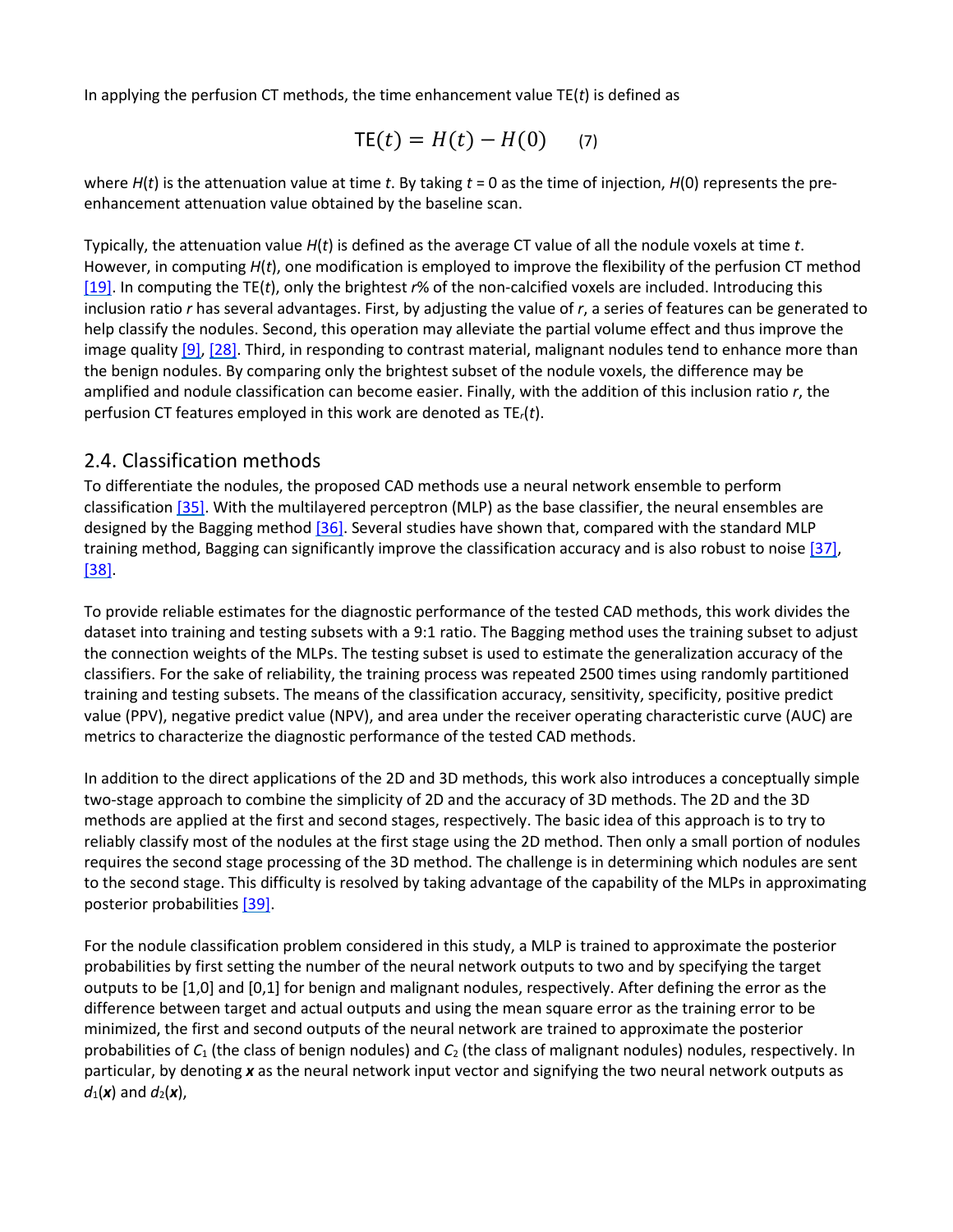$$
d_1(x) \approx P(C_1|x) \quad (8)
$$
  

$$
d_2(x) \approx P(C_2|x) \quad (9)
$$

According to Bayes' rule for minimum error, the nodule represented by *x* is assigned to *C*<sup>1</sup> if

$$
P(C_1|x) > P(C_2|x) \tag{10}
$$

Otherwise, the nodule is classified into *C*2. As the difference between these two posterior probabilities becomes smaller, the classification result will be more sensitive to a neural network training error and thus become less reliable. Based on this property, a nodule is sent to the second stage for further processing only when the MLP outputs used in the first stage satisfy the inequality:

$$
d_1(x) - d_2(x)| \le \delta \qquad (11)
$$

where *δ* represents a threshold value determined experimentally to balance the efficiency/cost tradeoff of the proposed two-stage approach. Due to the unavailability of the posterior probabilities, in the above inequality, the real posterior probabilities are replaced by the neural network outputs.

The effectiveness of this two-stage approach in improving the computational efficiency of the CAD methods can be characterized by the ratio of the number of nodules that requires only first stage processing to the total number of nodules. Hereafter this ratio is referred to as the efficiency index (EI). A basic design goal of the proposed two-stage method is to maximize the EI while preserving the diagnostic performances of the 3D method as much as possible. Experimental results are reported in the following section to illustrate the design process.

#### 3. Experiments & results

#### 3.1. Materials

From April 2005 to January 2007, a total of 89 patients (58 men and 31 women; age range 30–85 years; mean age 64.5 years ± standard deviation 14.0 years) with SPN based on chest radiography underwent perfusion chest CT. Images were obtained using a 16-detector row CT scanner (Siemens Sensation 16). Scans were performed with 1 mm thickness (0.7 mm interval between two slices and 0.3 mm overlapped), 120 kVp tube voltage, 200– 250 mA tube current. Based on the results of a non-enhanced baseline CT scan, the position of the SPN was located by the radiologists and the post-contrast scans were limited to nodule positions to moderate the patient's radiation exposure. Post-contrast scans were performed at 20, 40, 60, 90, 120 and 180 s after intravenous injection of contrast medium (2.0–2.5 ml/s injection rate, 1.0–1.5 ml/kg dose, Optiray 350, Mallinckrodt, Tyco) using a power injector (Missouri, Ulrich, Ulm, Germany).

Of 89 nodules, 58 were malignant (37 men and 21 women; age range 31–85 years; mean age 67.0 ± 13.2 years) and 31 were benign (21 men and 10 women; age range 30–80 years; mean age 59.9 ± 14.4 years). Among the 31 benign nodules, 14 of them were diagnosed as tuberculoma by histological diagnosis or laboratory culture. The remaining 17 were considered benign by histological diagnosis or regressed or were stable during the 2-year follow-up. The sizes (in diameter) of all SPNs were 11.9–110.3 mm (mean diameter 53.2 ± 19.7 mm). There was no significant difference between the diameters of malignant nodules (mean diameter  $54.2 \pm 18.9$  mm; range 13.5–102.6 mm) and benign nodules (mean diameter 51.3 ± 21.3 mm; range 11.9–110.3 mm).

After these scans, image data were reconstructed with a thickness of 1.0 mm. These images were acquired with a 512 × 512 matrix and quantized with 12 bits. With fixed thickness, the actual number of image slices was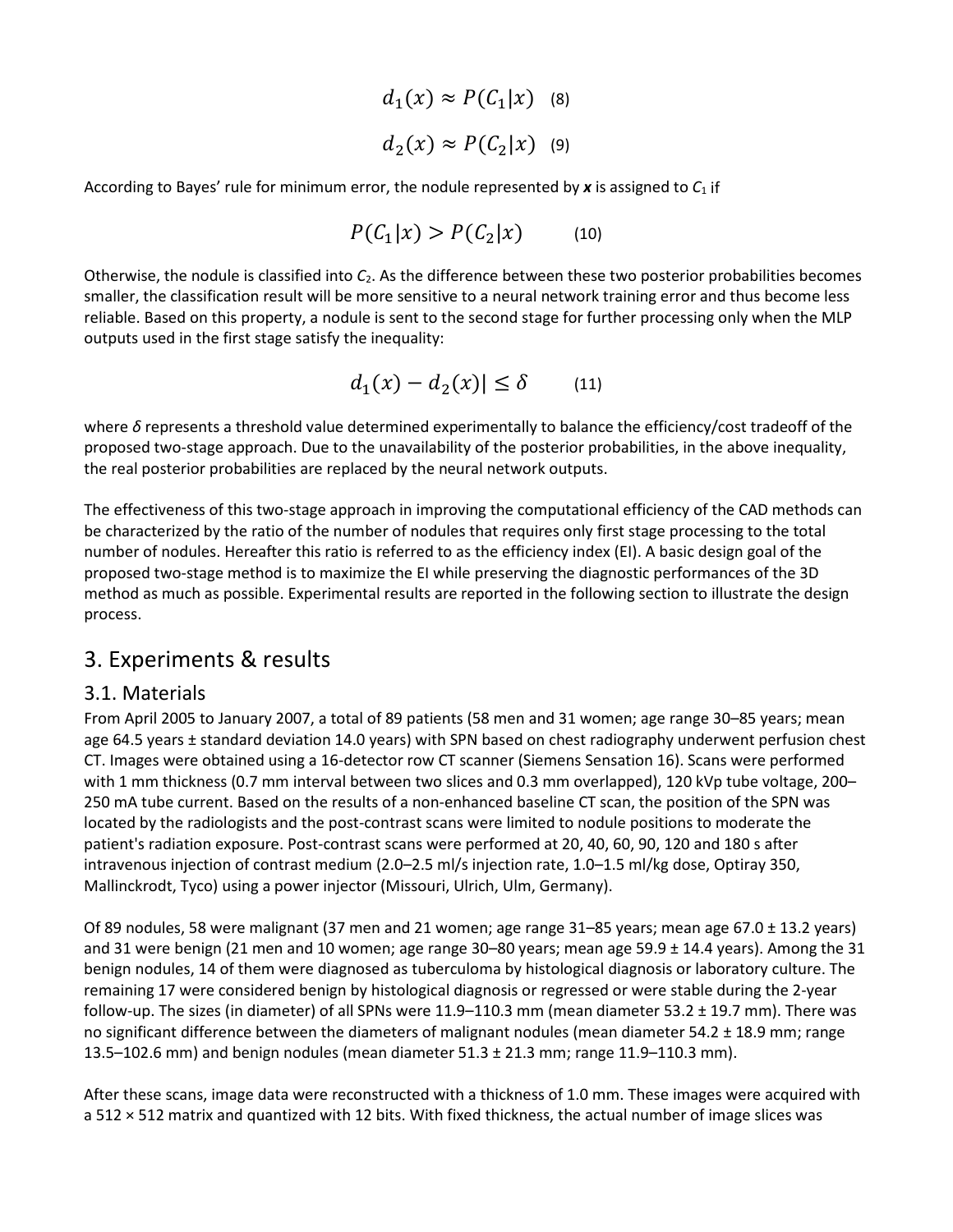dependent on the nodule size. The CT data were then transferred to digital imaging and communications in medicine (DICOM) format for analysis.

### 3.2. Feature selection

In this work, the feature variables for nodule differentiation included three shape moments *M*21, *M*<sup>22</sup> and *M*<sup>23</sup> and perfusion CT features TE<sub>r</sub>(*t*). Ideally, a set of TE<sub>r</sub>(*t*) should be determined from  $0 \le t < \infty$  and  $0 \le r \le 100$ . However, the values of *t* were limited to 20, 40, 60, 90, 120 and 180 since the post-contrast CT scans were performed only at these times. To further simplify the problem, for the inclusion ratio *r*, discrete values of *r* = 10, 20, …., 100 were considered.

In this work, the tested CAD methods used one morphometric and one perfusion CT feature. The reasons are explained as follows. Conventionally, a perfusion CT based CAD system requires multiple post-contrast scans so that features TE*r*(*t*) generated from different time points can be used simultaneously. However, by carefully selecting the time for the post-contrast scan, satisfactory diagnostic performance can be achieved with only a single post-contrast scan [\[19\].](https://www.sciencedirect.com/science/article/pii/S0895611108000049?via%3Dihub#bib19) This strategy minimizes the amount of radiation exposure to patients and the data processing time. As such, to perform nodule classification, this work used only one perfusion CT feature. Experimental results verify that the diagnostic performance can be improved by combining the perfusion CT feature with the shape moments feature as the shape moments also provide valuable information for nodule classification. To demonstrate this property[, Table 1](https://www.sciencedirect.com/science/article/pii/S0895611108000049?via%3Dihub#tbl1) summarizes the classification accuracy of the shape moment features. Among the tested morphometric CT features, shape moment *M*<sup>21</sup> yields the best overall result. The results in [Table 1](https://www.sciencedirect.com/science/article/pii/S0895611108000049?via%3Dihub#tbl1) also show that increasing the number of shape moment features does not improve the diagnostic performance effectively. Hence, the CAD methods tested in this work use only two features: the shape moment  $M_{21}$  and one perfusion feature TE<sub>r</sub>(t). For a given time t, the value of r is determined by testing all 10 possible combinations of *M*<sup>21</sup> and TE*r*(*t*) for *r* = 10, 20, …., 100. The value of *r* that yields the best classification accuracy is then selected.

| <b>Features</b>                | Classification accuracy (%) (mean ± standard deviation) |
|--------------------------------|---------------------------------------------------------|
| $M_{21}$                       | $70.8 \pm 11.5$                                         |
| $M_{22}$                       | $69.0 \pm 10.5$                                         |
| $M_{23}$                       | $66.1 + 9.1$                                            |
| $M_{21}$ , $M_{22}$            | $69.9 \pm 11.3$                                         |
| $M_{21}$ , $M_{22}$ , $M_{23}$ | $68.2 \pm 11.0$                                         |

**Table 1.** Classification accuracy for the shape moment

Since finding an optimal set of feature variables is not our goal, the possibility of achieving higher accuracy by using more features has not been investigated comprehensively in this study. However, limited experimental results indicate that the best are likely near optimal.

#### 3.3. Experimental results

In the first part of the experimental results the diagnostic performance metrics of the 2D and 3D methods are compared. The second part studies the effectiveness of the proposed two-stage strategy by comparing its diagnostic performance metrics with those of the 3D methods.

[Table 2](https://www.sciencedirect.com/science/article/pii/S0895611108000049?via%3Dihub#tbl2) summarizes the results of the first part of the experiments and shows the testing subset classification accuracy for both 2D and 3D methods for *t* = 20, 40, 60, 90, 120 and 180. By performing the paired *t*-test to the results of the 2D and 3D methods obtained from the same scanning time instant, it is found that the *p*-values are smaller than 10<sup>−</sup><sup>6</sup> for all six cases of post-contrast scanning. These results indicate strongly that the difference between the classification accuracy obtained by the tested 2D and 3D methods are statistically significant. In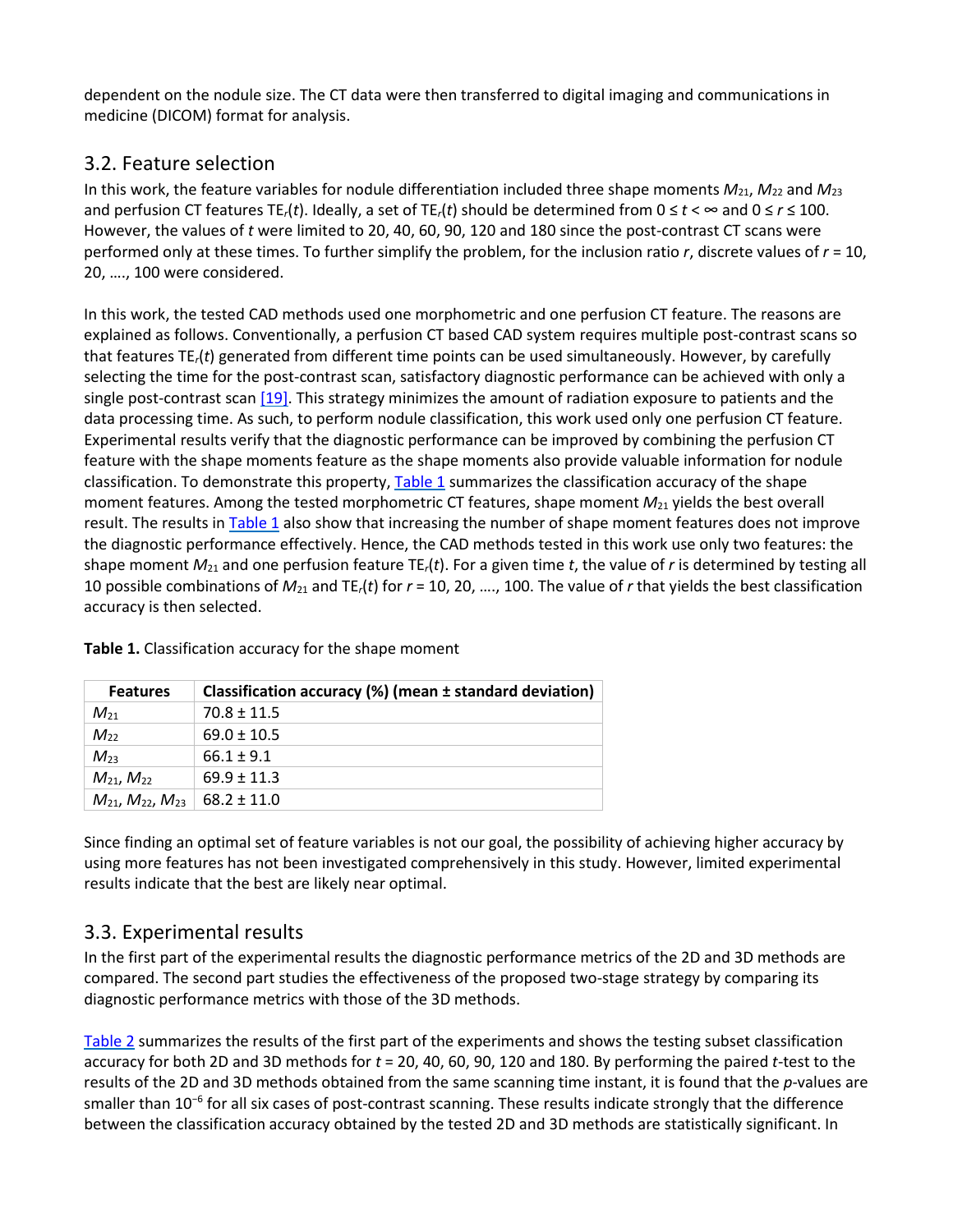addition to the classification accuracy, comparative results are given in [Table 3](https://www.sciencedirect.com/science/article/pii/S0895611108000049?via%3Dihub#tbl3) for the two cases that have the highest accuracy (*t* = 90 and *t* = 180). In particular, with the malignancy as the positive class, [Table 3](https://www.sciencedirect.com/science/article/pii/S0895611108000049?via%3Dihub#tbl3) gives the means of sensitivity, specificity, PPV, NPV and AUC for the scanning data for *t* = 90 and *t* = 180.

| Time of scanning<br>(s) | Inclusion ratio r<br>(%) |    | Classification accuracy (%) (mean ± standard<br>deviation) |                 |
|-------------------------|--------------------------|----|------------------------------------------------------------|-----------------|
|                         | <b>CAD methods</b>       |    | <b>CAD methods</b>                                         |                 |
|                         | 2D                       | 3D | 2D                                                         | 3D              |
| 20                      | 10                       | 10 | $69.3 \pm 13.1$                                            | 81.             |
|                         |                          |    |                                                            | $5 \pm 11.8$    |
| 40                      | 100                      | 50 | $76.9 \pm 12.5$                                            | $87.1 \pm 10.2$ |
| 60                      | 80                       | 80 | $82.7 \pm 11.5$                                            | $83.5 \pm 11.2$ |
| 90                      | 10                       | 50 | $81.5 \pm 11.6$                                            | $88.1 \pm 10.0$ |
| 120                     | 50                       | 50 | $81.2 \pm 11.5$                                            | $86.0 \pm 10.5$ |
| 180                     | 80                       | 40 | $83.3 \pm 11.6$                                            | $88.9 \pm 9.3$  |

| Table 2. Summary of classification accuracy for 2D and 3D CAD methods |  |  |
|-----------------------------------------------------------------------|--|--|
|-----------------------------------------------------------------------|--|--|

| Diagnostic performance | $t = 90$           |       | $t = 180$          |       |
|------------------------|--------------------|-------|--------------------|-------|
|                        | <b>CAD methods</b> |       | <b>CAD methods</b> |       |
|                        | 2D                 | 3D    | 2D                 | 3D    |
| Sensitivity (%)        | 90.7               | 94.4  | 90.6               | 96.4  |
| Specificity (%)        | 61.7               | 74.4  | 69.7               | 73.7  |
| <b>PPV (%)</b>         | 82.6               | 88.1  | 85.7               | 88.0  |
| <b>NPV (%)</b>         | 76.9               | 87.0  | 78.8               | 91.2  |
| <b>AUC</b>             | 0.809              | 0.858 | 0.859              | 0.871 |

The second part of the experimental work implements the proposed two-stage approach for *t* = 90. To demonstrate the influence of the threshold value *δ* used to determine which nodules are sent to the second stage for further processing, the classification accuracy and the percentage of samples that do not require second stage processing are plotted in [Fig. 2](https://www.sciencedirect.com/science/article/pii/S0895611108000049?via%3Dihub#fig2) as a function of *δ*. The corresponding sensitivity and specificity are also shown graphically in [Fig. 3.](https://www.sciencedirect.com/science/article/pii/S0895611108000049?via%3Dihub#fig3) Based on the definition of *δ*, it is easy to see that the proposed two-stage strategy transforms into a standard 3D method when *δ* approaches infinity. Similarly, the proposed two-stage strategy downgrades to a 2D method when *δ* is set to zero. The results o[f Fig. 2](https://www.sciencedirect.com/science/article/pii/S0895611108000049?via%3Dihub#fig2) demonstrate the accuracy/cost tradeoff of the proposed two-stage strategy. In particular, as *δ* becomes smaller, fewer nodules require second stage processing and the classification process becomes more efficient. The penalty is increased classification error.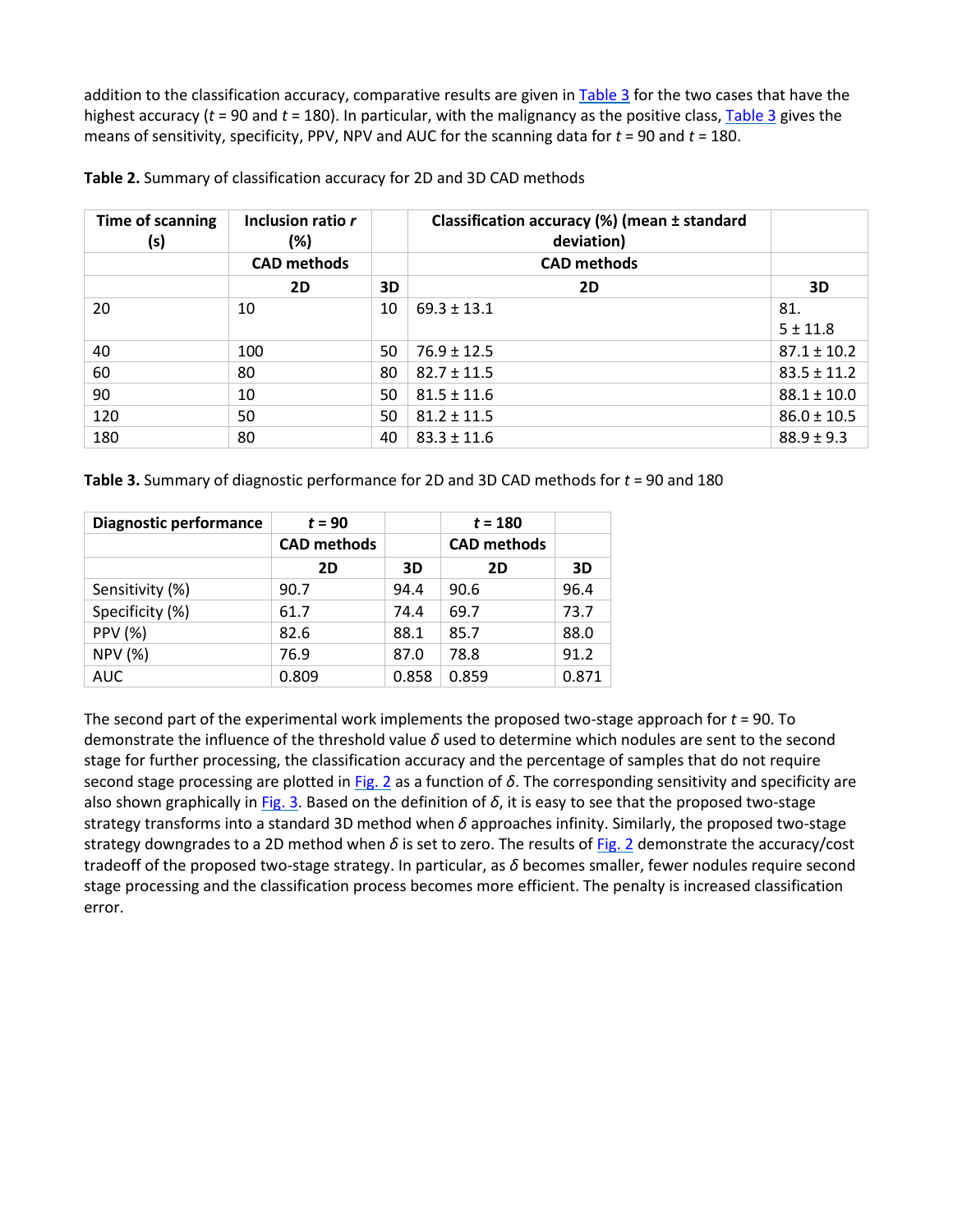

**Fig. 2.** The cost/accuracy tradeoff of the proposed two-stage strategy for *t* = 90. The solid line is the classification accuracy and the broken line represents the percentage ratio of the nodules that does not require second stage processing.



Fig. 3. The corresponding sensitivity and specificity of **Fig. 2**.

Misclassifying malignant nodules can result in serious consequences in clinical practice. Therefore controlling the percentage of the misclassified malignant nodules by requiring the sensitivity to be sufficiently high is a very important design consideration for the CAD methods. For the proposed two-stage approach, the value of *δ* can be varied to satisfy such a sensitivity requirement by using the sensitivity versus δ plot of [Fig. 3.](https://www.sciencedirect.com/science/article/pii/S0895611108000049?via%3Dihub#fig3) [Table 3](https://www.sciencedirect.com/science/article/pii/S0895611108000049?via%3Dihub#tbl3) shows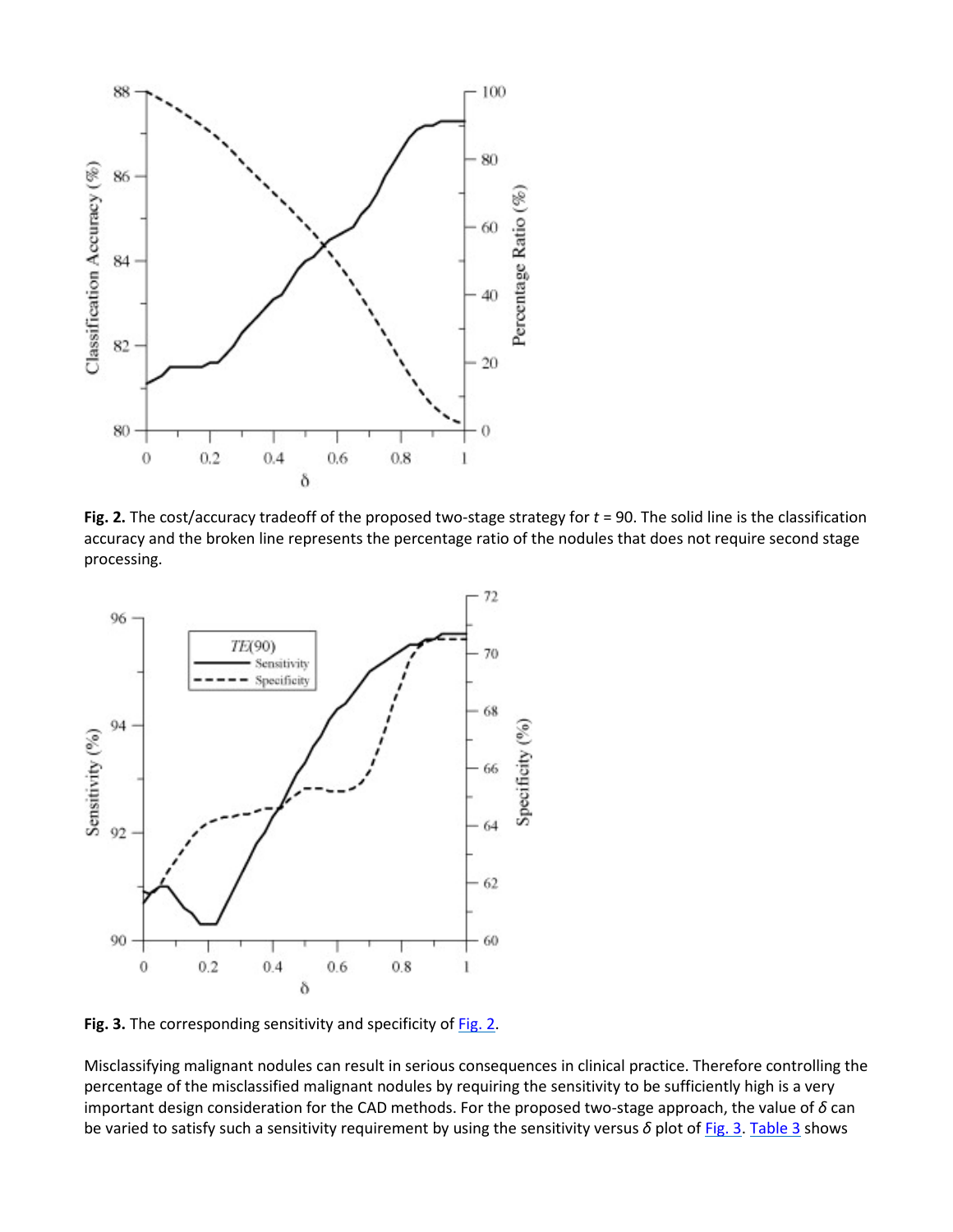that the sensitivity of the 3D method is 94.4 for *t* = 90. By allowing 1%, 2% and 3% drops in sensitivity[, Table 4](https://www.sciencedirect.com/science/article/pii/S0895611108000049?via%3Dihub#tbl4) summarizes the diagnostic performance of the two-stage CAD approaches with sensitivity 93.3%, 92.5% and 91.5%. Compared with the 3D method, the classification accuracy of these three classifiers falls 3.8%, 4.6% and 5.3%, respectively. However, as shown by the values EI, for these three cases, the number of nodules that require 3D method processing is reduced to 39.3%, 32.2% and 23.1%. From these results, by accepting a relatively small diagnostic performance loss, the proposed two-stage approach can improve the computational efficiency significantly.

| <b>Diagnostic performances</b> | 3D   |      | Two-stage |      |
|--------------------------------|------|------|-----------|------|
| Sensitivity (%)                | 94.4 | 93.3 | 92.5      | 91.5 |
| EI $(% )$                      | Ω    | 60.7 | 67.8      | 76.9 |
| Accuracy (%)                   | 88.1 | 84.0 | 83.2      | 82.5 |
| Specificity (%)                | 74.4 | 65.3 | 64.6      | 64.4 |
| <b>PPV (%)</b>                 | 88.1 | 84.3 | 84.0      | 83.7 |
| <b>NPV (%)</b>                 | 87.0 | 83.0 | 81.2      | 79.1 |

**Table 4.** Summary of diagnostic performance for 3D method and proposed two-stage strategy for *t* = 90

## 4. Discussion and conclusion

Despite the common belief that 3D CAD methods can outperform 2D CAD methods in diagnosing solitary pulmonary nodules, to the best of our knowledge, this property has never been investigated systematically. The efficiency/accuracy tradeoff of these methods has also never been studied. By combining morphometric and perfusion CT features, this work performs a comparative study for the 2D and 3D CAD methods for SPNs. As demonstrated by the results of a series of experiments, the diagnostic performance metrics of the 3D method are consistently better than those of the 2D method. Moreover, these differences are also statistically significant.

An important drawback of the 3D method is that it is computationally more intensive and complex than the 2D method. To combine the simplicity of the 2D method and the accuracy of the 3D method, this work proposes a two-stage CAD approach for SPNs. The first stage uses the 2D method to classify nodules. By studying the sensitivity of the decision made by the 2D method to the classifier training error, this work introduces a criterion to estimate the reliability of the classification results made by the 2D method. To improve the computational efficiency and processing complexity, only the nodules that fail to pass this reliability test are sent to the second stage which differentiates nodules by the 3D method. The efficiency/accuracy tradeoff of this two-stage approach can be controlled by adjusting a parameter that characterizes the tolerance of the reliability test. Experimental results show, with a small loss of diagnostic performance, that the efficiency of the computerized diagnosing process can be improved significantly.

This work has restricted the number of features to two. A possible future research direction is to expand the scope using more features. In addition, to more rigorously verify the results obtained in this study, it may be valuable to repeat this work using a more comprehensive dataset.

## References

- [\[1\]](https://www.sciencedirect.com/science/article/pii/S0895611108000049?via%3Dihub#bbib1) A. Jemal, T. Murray, E. Ward, A. Samuels, R.C. Tiwari, A. Ghafoor, *et al.* **Cancer statistics 2005** Cancer J Clin, 55 (2005), pp. 10-30
- [\[2\]](https://www.sciencedirect.com/science/article/pii/S0895611108000049?via%3Dihub#bbib2) H.T. Winer-Muram **The solitary pulmonary nodule** Radiology, 239 (1) (2006), pp. 34-49
- [\[3\]](https://www.sciencedirect.com/science/article/pii/S0895611108000049?via%3Dihub#bbib3) B.B. Tan, K.R. Flaherty, E.A. Kazerooni, M.D. Iannettoni **The solitary pulmonary nodule** Chest, 123 (1) (2003), pp. 89-96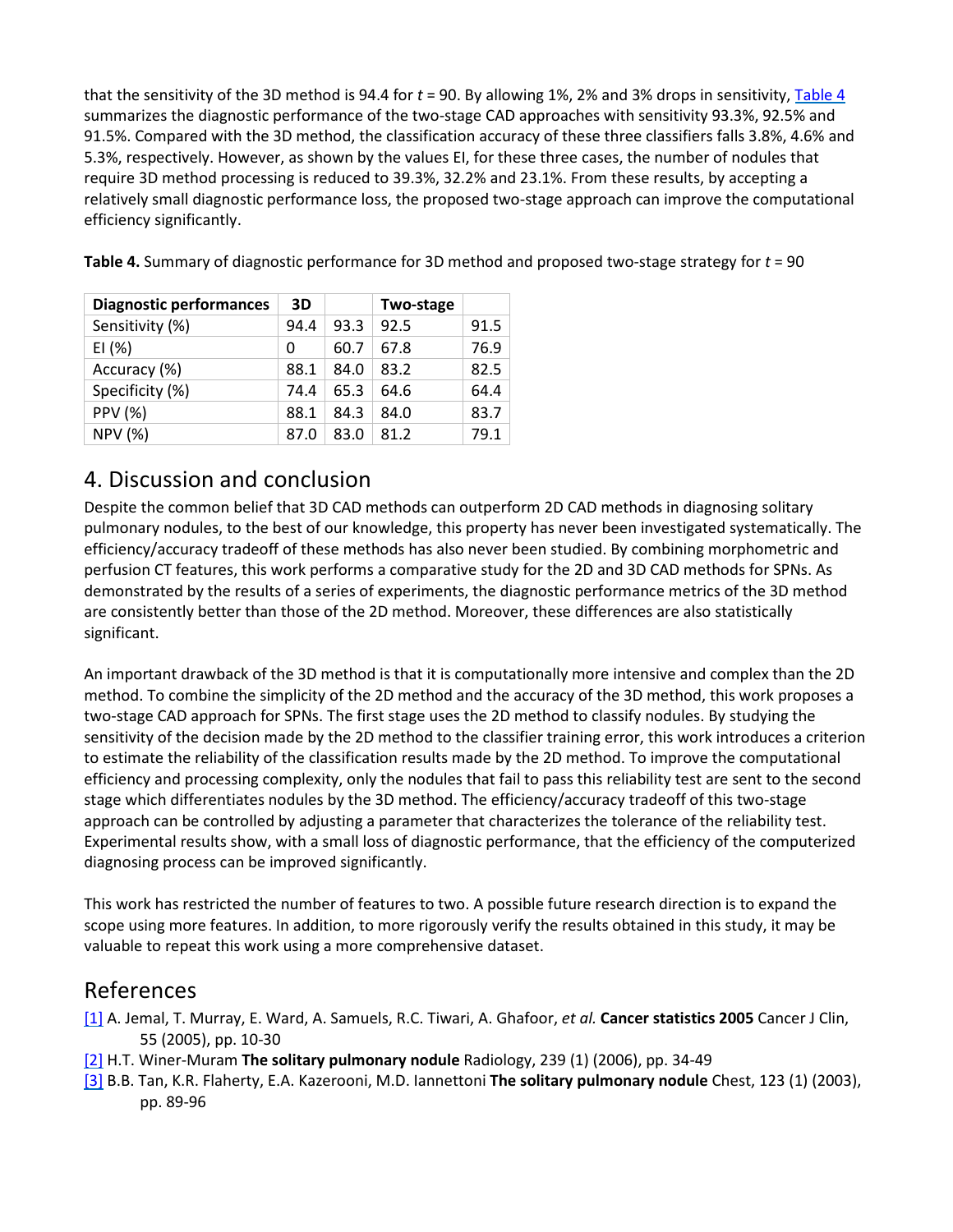- [\[4\]](https://www.sciencedirect.com/science/article/pii/S0895611108000049?via%3Dihub#bbib4) S.K. Shah, M.F. McNitt-Gray, K.R. De Zoysa, J.W. Sayre, H.J. Kim, P. Batra, *et al.* **Solitary pulmonary nodule diagnosis on CT: results of an observer study** Acad Radiol, 12 (4) (2005), pp. 496-501
- [\[5\]](https://www.sciencedirect.com/science/article/pii/S0895611108000049?via%3Dihub#bbib5) M.B. McCarville, H.M. Lederman, V.M. Santana, N.C. Daw, S.J. Shochat, C.S. Li, *et al.* **Distinguishing benign from malignant pulmonary nodules with helical chest CT in children with malignant solid tumors** Radiology, 239 (2) (2006), pp. 514-520
- [\[6\]](https://www.sciencedirect.com/science/article/pii/S0895611108000049?via%3Dihub#bbib6) M. McNitt-Gray **Lung nodules and beyond: approaches, challenges and opportunities in thoracic CAD** Int Congr Ser, 1268 (2004), pp. 896-901
- [\[7\]](https://www.sciencedirect.com/science/article/pii/S0895611108000049?via%3Dihub#bbib7) Q. Li, F. Li, K. Suzuki, J. Shiraishi, H. Abe, R. Engelmann, *et al .* **Computer-aided diagnosis in thoracic CT** Semin Ultrasound CT MR, 25 (5) (2005), pp. 357-363
- [\[8\]](https://www.sciencedirect.com/science/article/pii/S0895611108000049?via%3Dihub#bbib8) M.F. McNitt-Gray, N. Wyckoff, J.W. Sayre, J.G. Goldin, D.R. Aberle **The effects of co-occurrence matrix based texture parameters on the classification of solitary pulmonary nodules imaged on computed tomography** Comput Med Imaging Graph, 23 (6) (1999), pp. 339-348
- [\[9\]](https://www.sciencedirect.com/science/article/pii/S0895611108000049?via%3Dihub#bbib9) C.A. Yi, K.S. Lee, E.A. Kim, J. Han, H. Kim, O.J. Kwon, *et al.* **Solitary pulmonary nodules: dynamic enhanced multi-detector row CT study and comparison with vascular endothelial growth factor and microvessel density** Radiology, 233 (1) (2004), pp. 191-199
- [\[10\]](https://www.sciencedirect.com/science/article/pii/S0895611108000049?via%3Dihub#bbib10) Y.J. Jeong, K.S. Lee, S.Y. Jeong, M.J. Chung, S.S. Shim, H.. Kim, *et al.* **Solitary pulmonary nodule: characterization with combined wash-in and washout features at dynamic multi-detector row CT** Radiology, 237 (2) (2005), pp. 675-683
- [\[11\]](https://www.sciencedirect.com/science/article/pii/S0895611108000049?via%3Dihub#bbib11) K. Suzuki, F. Li, S. Sone, K. Doi **Computer-aided diagnostic scheme for distinction between benign and malignant nodules in thoracic low-dose CT by use of massive training artificial neural network** IEEE Trans Med Imag, 24 (9) (2005), pp. 1138-1150
- [\[12\]](https://www.sciencedirect.com/science/article/pii/S0895611108000049?via%3Dihub#bbib12) Fuchs TOJ, Kachelriess M, Kalender WA, Fast volume scanning approaches by X-ray-computed tomography. In: Proc IEEE Comput Soc Bioinform Conf; 2003;91(10). p. 1492–502.
- [\[13\]](https://www.sciencedirect.com/science/article/pii/S0895611108000049?via%3Dihub#bbib13) K. Kanazawa, Y. Kawata, N. Niki, H. Satoh, H. Ohmatsu, R. Kakinuma, *et al.* **Computer-aided diagnosis for pulmonary nodules based on helical CT images.** Comput Med Imaging Graph, 22 (2) (1998), pp. 157-167
- [\[14\]](https://www.sciencedirect.com/science/article/pii/S0895611108000049?via%3Dihub#bbib14) Y. Kawata, N. Niki, H. Ohmatsu, N. Moriyama **Example-based assisting approach for pulmonary nodule classification in three-dimensional thoracic computed tomography images** Acad Radiol, 10 (12) (2003), pp. 1402-1415
- [\[15\]](https://www.sciencedirect.com/science/article/pii/S0895611108000049?via%3Dihub#bbib15) K. Awai, K. Murao, A. Ozawa, Y. Nakayama, T. Nakaura, D. Liu, *et al.* **Pulmonary nodules: estimation of malignancy at thin-section helical CT-effect of computer-aided diagnosis on performance of radiologists** Radiology, 239 (1) (2006), pp. 276-284
- [\[16\]](https://www.sciencedirect.com/science/article/pii/S0895611108000049?via%3Dihub#bbib16) K. Mori, N. Niki, T. Kondo, Y. Kamiyama, T. Kodama, Y. Kawada, *et al.* **Development of a novel computeraided diagnosis system for automatic discrimination of malignant from benign solitary pulmonary nodules on thin-section dynamic computed tomography** J Comput Assist Tomogr, 29 (2) (2005), pp. 215-222
- [\[17\]](https://www.sciencedirect.com/science/article/pii/S0895611108000049?via%3Dihub#bbib17) S.K. Shah, M.F. McNitt-Gray, S.R. Rogers, J.G. Goldin, R.D. Suh, J.W. Sayre, *et al.* **Computer aided characterization of the solitary pulmonary nodule using volumetric and contrast enhancement features** Acad Radiol, 12 (10) (2005), pp. 1310-1319
- [\[18\]](https://www.sciencedirect.com/science/article/pii/S0895611108000049?via%3Dihub#bbib18) I. Petkovska, S.K. Shah, M.F. McNitt-Gray, J.G. Goldin, M.S. Brown, H.J. Kim, *et al.* **Pulmonary nodule characterization: a comparison of conventional with quantitative and visual semi-quantitative analyses using contrast enhancement maps** Eur J Radiol, 59 (2) (2006), pp. 244-252
- [\[19\]](https://www.sciencedirect.com/science/article/pii/S0895611108000049?via%3Dihub#bbib19) Yeh C, Lin C-L, Wu M-T, Yen C-W, Wang J-F. A neural network based diagnosis method for characterizing solitary pulmonary nodules. Neurocomputing 2008, [doi:10.1016/j.neucom.2007.11.009.](https://doi.org/10.1016/j.neucom.2007.11.009)
- [\[20\]](https://www.sciencedirect.com/science/article/pii/S0895611108000049?via%3Dihub#bbib20) S. Hu, E.A. Hoffman, J.M. Reinhardt **Automatic lung segmentation for accurate quantitation of volumetric x ray CT images** IEEE Trans Med Imag, 20 (6) (2001), pp. 490-498
- [\[21\]](https://www.sciencedirect.com/science/article/pii/S0895611108000049?via%3Dihub#bbib21) Armato SG 3rd, MacMahon H. Automated lung segmentation and computer-aided diagnosis for thoracic CT scans. Int Congr Ser 2003; 1256:977–82.
- [\[22\]](https://www.sciencedirect.com/science/article/pii/S0895611108000049?via%3Dihub#bbib22) J.M. Kuhnigk, V. Dicken, L. Bornemann, A. Bakai, D. Wormanns, S. Krass, *et al.* **Morphological segmentation and partial volume analysis for volumetry of solid pulmonary lesions in thoracic CT scans** IEEE Trans Med Imag, 25 (5) (2006), pp. 417-434